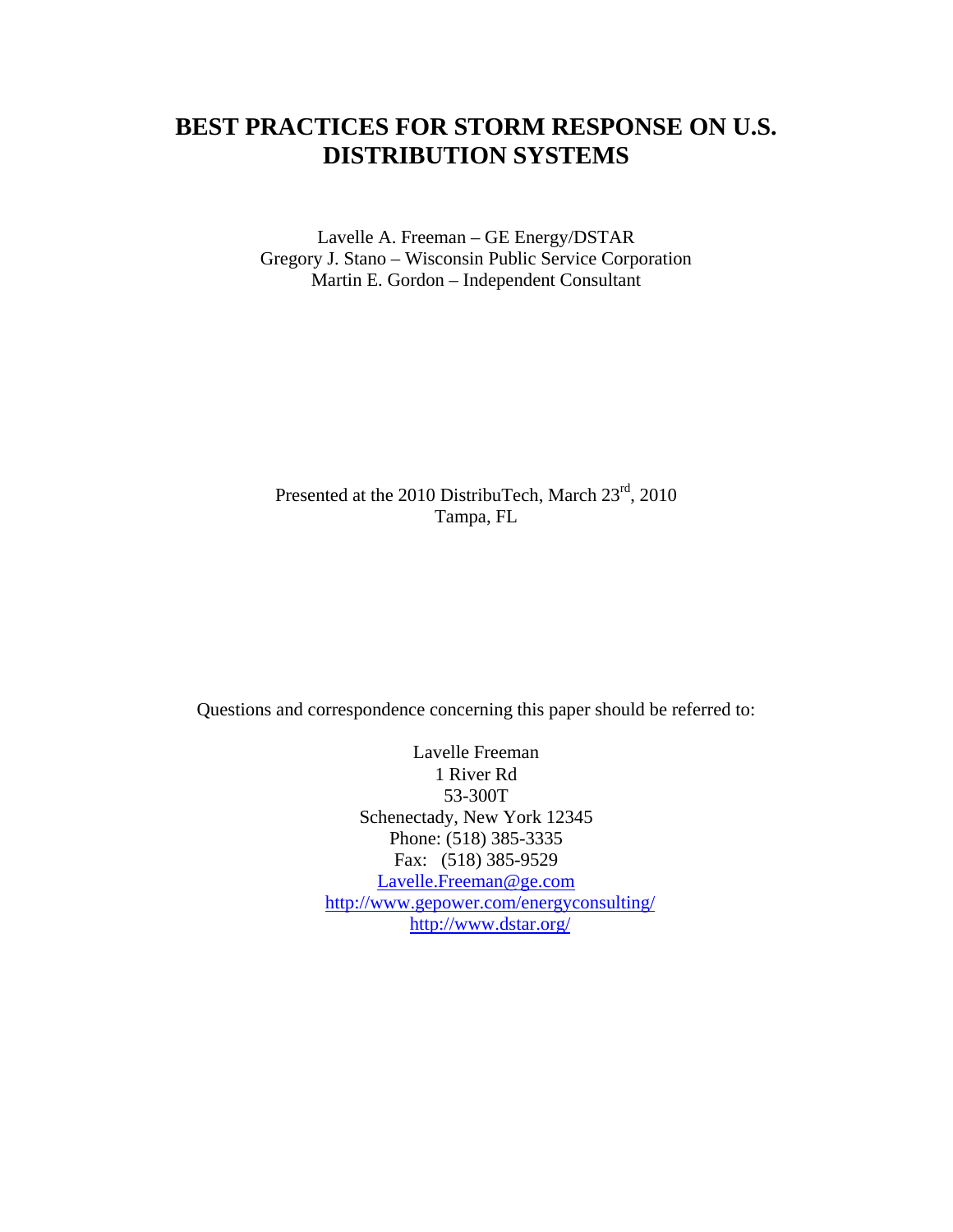## **BEST PRACTICES FOR STORM RESPONSE ON U.S. DISTRIBUTION SYSTEMS**

<span id="page-1-0"></span>**Lavelle A. Freeman Gregory J. Stano Martin E. Gordon**

GE Energy Wisconsin Public Service Corporation Independent Consultant

#### **INTRODUCTION**

Power delivery systems, particularly distribution systems in the United States, whether they are overhead or underground, have always been vulnerable to the effects of major storms. In fact, virtually every utility has had to respond to a major storm event in its history. Some utilities, because of their geography, must deal with such events nearly every year. For most utilities, "storm events" include hurricanes, tornadoes, windstorms, thunderstorms, lightning, sleet, snow and ice. In 2009, the DSTAR consortium<sup>[1](#page-1-0)</sup> commissioned a study of the best practices for utility storm response. The study examined the practices, procedures and experiences of U.S. utilities during major storm occurrences with the goal of understanding and conveying what went right and what went wrong during the build-up, restoration and ramp-down phases. The investigation included detailed utility surveys, interviews with storm bosses, vendors and consultants, and reviews of reports, proceedings, and papers. The result is comprehensive discussion of many important aspects of storm restoration with an emphasis on best practices and lessons-learned from past experiences. This paper summarizes some discussion items and key findings from the study, particularly revealing cases, and recommendations from utility experiences.

### **BEFORE THE STORM – PREPARATION**

Storm response begins long before an event occurs and continues long after the worst is over. The term "response" is specifically chosen to encompass everything the utility does to actively prepare for, combat and recover from a storm event.

The most important factor that determines the impact of a storm event is how the electrical system is designed, constructed, and maintained to withstand storm forces and elements. As such, the study begins with an overview of storm-hardening activities typically undertaken by utilities during normal operation. Following this, the report covers important aspects of storm preparation, personnel training, early detection, warning and tracking systems, as well as the impact of these measures on the planning horizon for various types of storms.

 $\overline{a}$ 

<sup>1</sup> DSTAR (**D**istribution **S**ystems **T**esting **A**pplication and **R**esearch) is a consortium of North American utilities that fund pragmatic, near-term, distribution-related R&D projects of common interest. GE Energy acts as Program Manager for DSTAR and conducts most of the research and software development on behalf of the DSTAR members. Information on DSTAR operation and products is available at Hwww.dstar.orgH.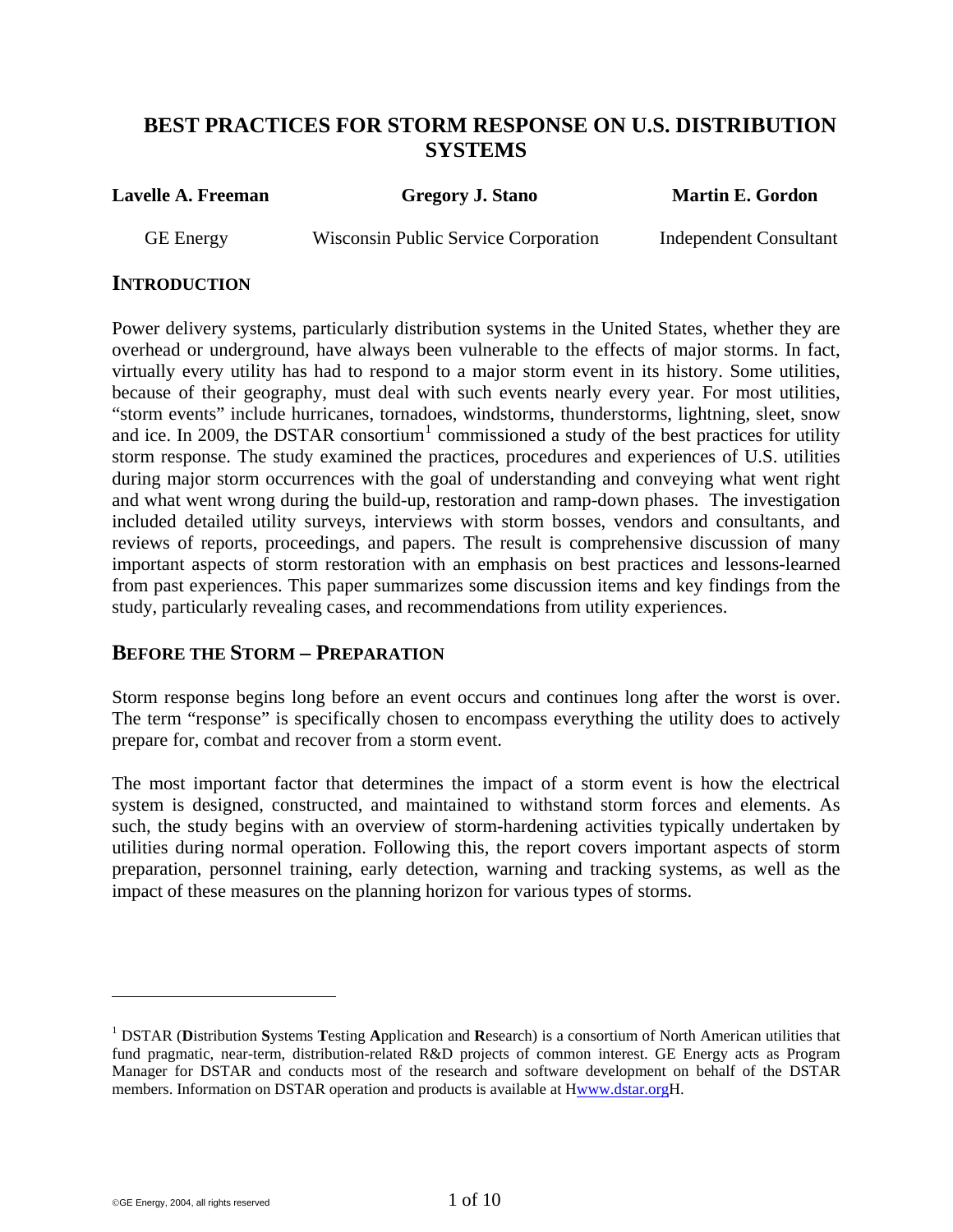#### *Storm Hardening*

Storm-hardening activities aim to reduce the impact of future storms by assessing the infrastructure to identify ways to make it more resilient. State Utility Commissions are paying more attention to storm hardening as a result of the fallout from recent, particularly devastating storms, and the increase in customer complaints. For example, on April 25, 2006, the Florida PSC issued Order No. PSC-06-0351-PAA-E1, requiring the investor-owned electric utilities to file plans and estimated implementation costs for ten ongoing storm preparedness initiatives on or before June 1, 2006. Among the ten ongoing initiatives were several measures aimed at hardening the T&D system: a three-year vegetation management cycle for distribution circuits; an audit of joint-use attachment agreements; a six-year transmission structure inspection program; and hardening of existing transmission structures. Some of the more common storm hardening activities include: tree trimming/vegetation management, system design changes, and maintenance activities such as pole inspection/replacement programs.

#### *Preparation and Training*

Apart from hardening the system to withstand the impact of a storm, the next most effective activity is preparing and training for storm restoration. This includes all activities that enable utility mobilization and power restoration as soon as possible after a storm, and to ensure continuity of business operations. The study found that best in class performers developed and maintained a comprehensive emergency response plan (ERP), to guide response during major events.

With regard to training, one key recommendation from the report is to conduct annual storm drills to exercise and refine all phases of the ERP. A leading practitioner of storm drills, Florida Power and Light (FPL), commented in a press release, "*every year we train our employees and practice different scenarios because we know that every hurricane is different and each brings with it its own set of problems. We practice our dry run as if it was a real storm. We countdown from 72 hours until the hurricane makes landfall and follow through with the storm event post*landfall to study what significant problems we might encounter. The lessons we learn are *captured and incorporated into a preparedness plan*."

### *Early Warning and Tracking*

The argument for early warning and tracking is illustrated by Baltimore Gas and Electric (BGE) Company's experience during the Hurricane Isabel in 2003. Baltimore Gas and Electric Company. BGE began monitoring Hurricane Isabel on September  $6<sup>th</sup>$ , 2003 as a tropical depression off the Southern Cape Verde islands (almost two weeks before landfall). As they continued to track and monitor the storm, they maintained contact with mutual aid partners. On Monday September  $15<sup>th</sup>$ , based on the storm's intensity and forecasted track, BGE initiated its Severe Impact

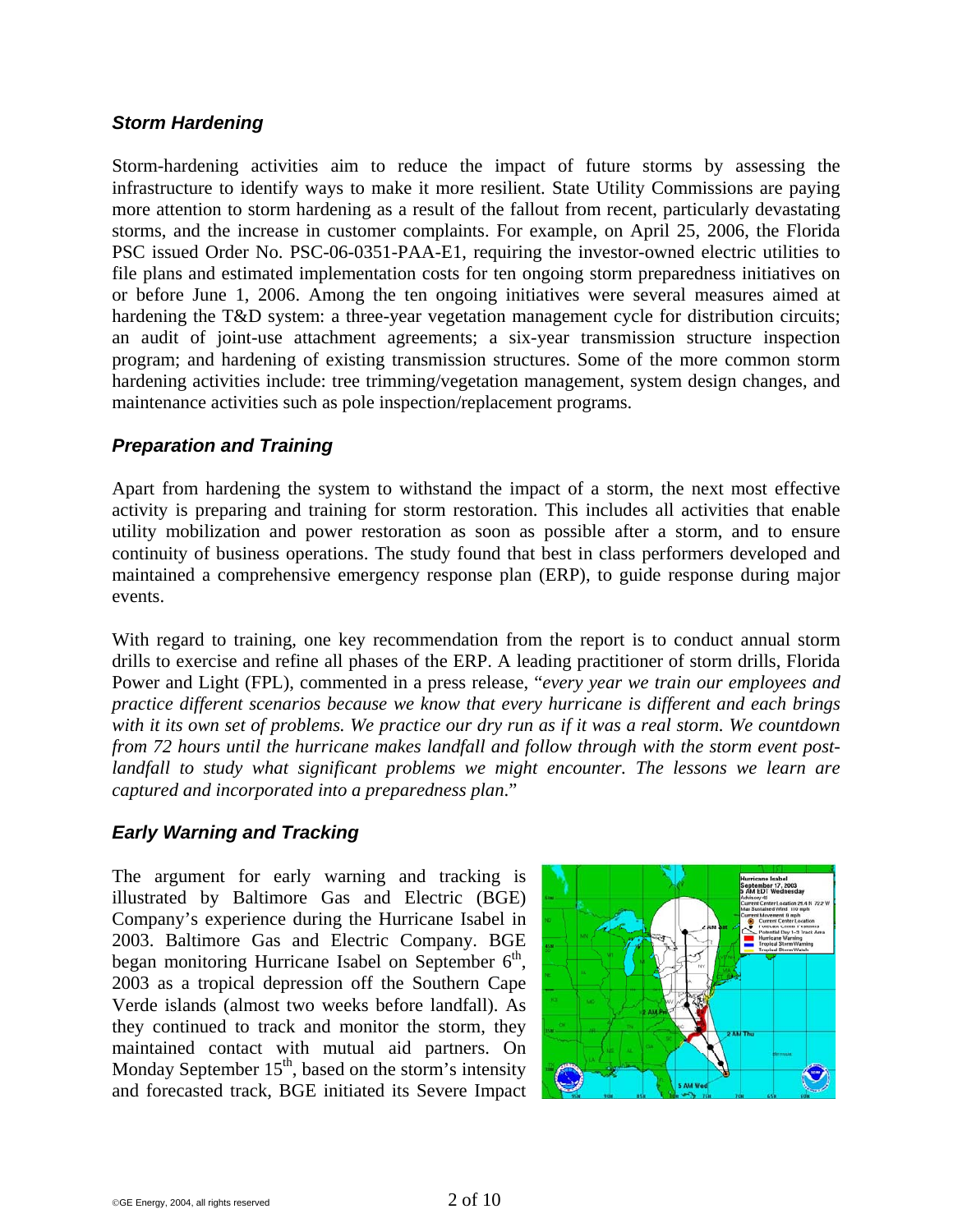Storm (SIS) procedures and premobilized 300 external, overhead construction crews and 85 external tree crews. On Thursday, September 18th, Isabel made landfall as a category-2 hurricane on the Outer Banks of North Carolina with sustained winds of 100 mph. The size of the hurricane stretched more than 300 miles in diameter. By late Friday, September 19th, almost 2 million customers were without electricity including more than 790,000 in BGE territory. Because of preemptive action and advanced warning, BGE was able to mobilize the largest workforce in its 200-year history, and restored power to the last customer who was able to receive power on Friday, September 26th, only one week after the storm.

One key point that this and other cases in the storm report illustrate is the inherent difficulty in predicting and forecasting certain storm events. Some storms have very short lead-times, while other events afford greater latitude for planning and mobilizing. In a survey, DSTAR members were asked to provide their average advance warning time (in hours) for various types of storms such as hurricanes, snowstorms, ice storms, wind storms, thunderstorms, lightning, heatwaves, and tornadoes. As expected, utilities generally have a much longer lead-time for hurricanes than for any other type of storm, and a much shorter one for tornadoes, but it was interesting to see how the lead times varied by geographical location and utility type/size.

### *Predicting Storm Damage*

The goal of storm damage prediction is to forecast the amount of damage a storm will produce, the resources required for restoration and the approximate time to restore service; it is an essential part of the storm management process, providing triggers for levels of storm center activation and crew mobilization.

Storm prediction is based on accurate weather forecast of elements that can damage the electric distribution system. This could be inches of ice accumulation on trees and overhead equipment for ice storms, peak wind speed and gust durations for hurricanes, and stroke proximity and frequency for lightning. Based on the history of storm damage, operational capability, and the susceptibility of the current design, expected damage and approximate crew requirements can be predicted. Damage prediction for a substation area or feeder might include the location and extent of the following:

- Poles broken
- Transformers damaged
- Primary conductor down (miles or spans)
- Secondary conductor down (miles or spans)
- Customers out
- Trees down/damaged

Prediction tools range from simple storm classification tables, based on current data and past information, to more sophisticated computer models that take into account other system variables like topology, system design and layout, customer density and vegetation. In the DSTAR storm survey, over 50% of respondents report using some in-house tool or process for storm damage prediction.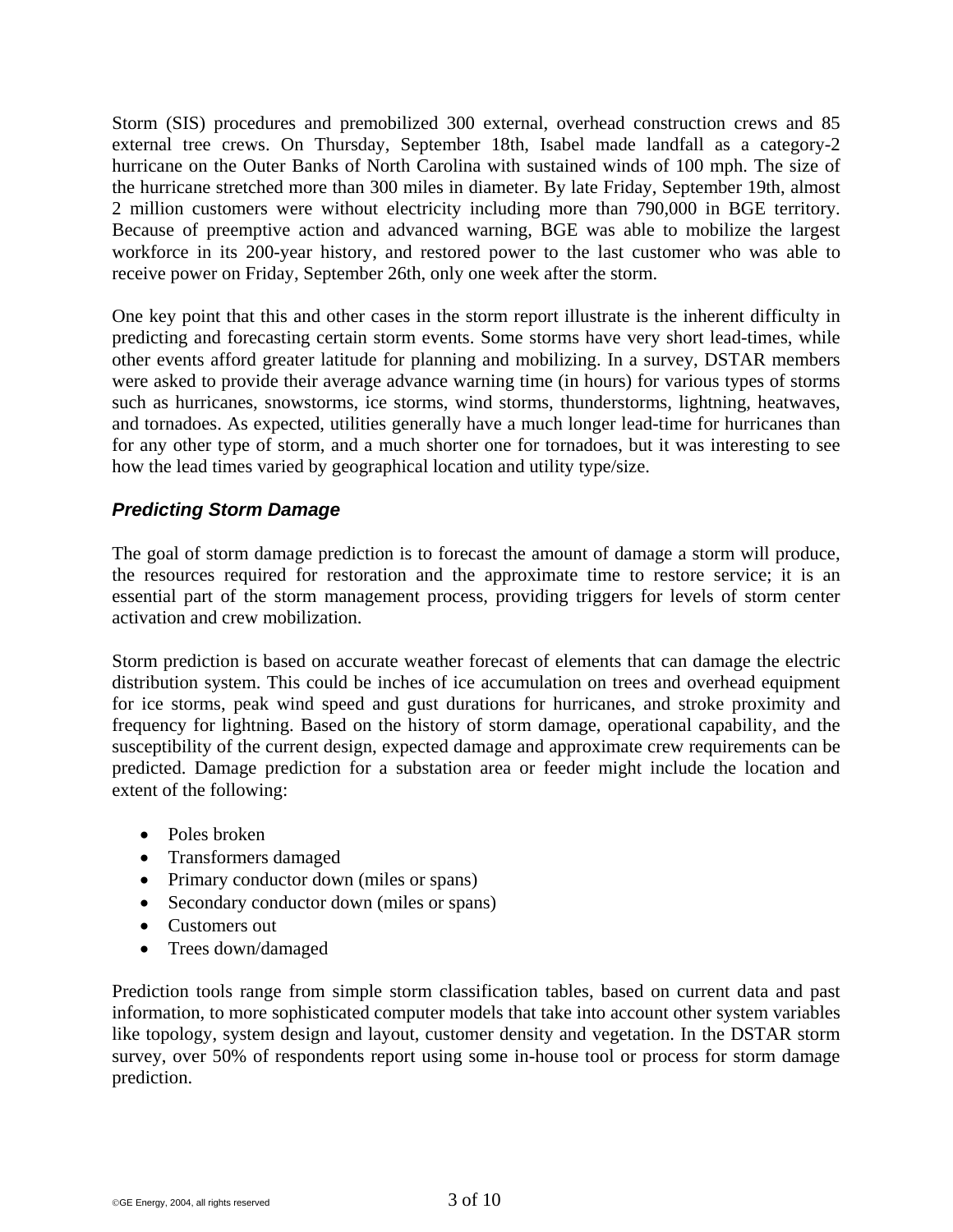### *Activation and Mobilization*

The first step in responding to a storm emergency is to activate the storm organization. A best practice is to provide mobilization triggers for various stages of advanced planning. The DSTAR storm report recommends that utilities develop a categorization method that prescribes levels of activation based on storm characteristics. These Categorization methods and activation levels can vary greatly from utility to utility based on factors like geographic location, size, customer base, etc. The table below shows one example of storm activation levels from a mid-sized utility commonly exposed to winter storms.

|    | 1. Level Zero (normal conditions)                                                                                                           |  |
|----|---------------------------------------------------------------------------------------------------------------------------------------------|--|
|    | Dispatching from Central Dispatch Center                                                                                                    |  |
| 2. | Level One (more than normal, less that $6$ hours) $-$                                                                                       |  |
|    | Dispatching from Central Dispatch Center with added resources                                                                               |  |
| 3. | <b>Level Two</b> (more than 6 hours, less than 12 hours) $-$                                                                                |  |
|    | Storm site mobilized for resource management<br>$\overline{\phantom{m}}$                                                                    |  |
|    | Dispatching continues from Central Dispatch Center with added resources                                                                     |  |
|    | 4. Level Three (more than 12 hours, less than 24 hours) -                                                                                   |  |
|    | Storm site mobilized for resource management                                                                                                |  |
|    | Nearest Regional Dispatch Site is mobilized for dispatch of the storm site.<br>$\qquad \qquad -$                                            |  |
| 5. | <b>Level Four (more than 24 hours)</b> $-$                                                                                                  |  |
|    | Storm site mobilized for resource management                                                                                                |  |
|    | Regional Dispatch site is mobilized for dispatch of the storm site or Storm Site<br>assumes dispatching functions with resource assistance. |  |

Once the storm center is activated, appropriate personnel are mobilized to staff the various command functions. The level of activation also provides triggers for resources, both in terms of materials and crews. Other key decisions in the mobilization timeline are when to secure line and crew contractor commitments, when to request mutual aid support from other utilities, and when to release resources.

#### *Materials Management and Logistics*

Materials management and logistics form the backbone of a utility's restoration effort. During the course of the event, the utility must ensure that personnel are properly fed, visiting crews have lodging, workers have access to materials and tools, trucks and other equipment are maintained and fueled, security is in place, transportation, water, ice and laundry and bathroom facilities are all available, and scores of other details without which work would grind to a screeching halt.

The storm report examines best practices in materials and inventory control, staging and positioning, lodging and meals distribution, and security and safety. One of the key findings, as obvious as it sounds, is "*you can't work more people than you can logistically house and feed*." More crews may speed up the restoration process, but the ability to care for the crews will always be a bottleneck. During Hurricane Rita in 2005, Entergy Gulf States learned this lesson the hard way. A report by the Texas PUC stated, "*EGSI learned that its logistical support was a bottleneck. Facilities to house restoration workers were either not available or very limited.*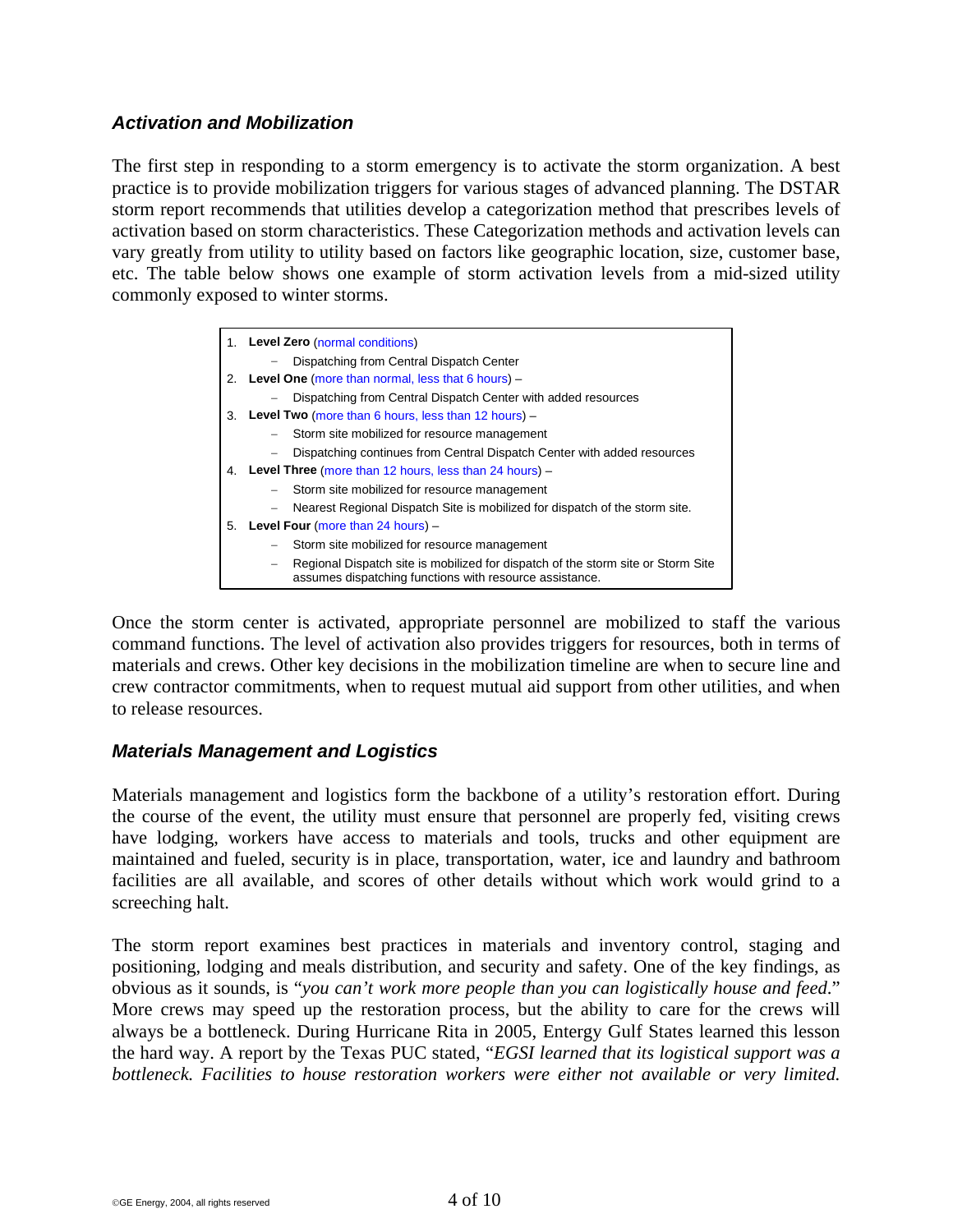*Inventory levels were very low for both the utility and suppliers*. *EGSI concluded that its contractor and vendor lists need to be updated each year before the hurricane season.*"

### **STORM RESTORATION - RESPONSE**

After all the planning, preparation, training, activation, mobilization, and logistical arrangements are completed, the only thing left to do is execute the plan … meaning, restore the system. In some ways, this is the most familiar aspect of the entire operation, as it simply calls on line workers to do what they have been trained to do – construct, repair and maintain electrical infrastructure. This section of the report discusses the various restoration activities that take place after a storm and draws on numerous storm experiences to highlight industry best practices and lessons learned.

### *Storm Restoration Priorities*

Restoration activity is generally guided by the utility's restoration priorities. This is a high-level guide to the order in which systems should be restored, based on importance and criticality. The survey of DSTAR member utilities reveals that restoration priorities are very similar across the utilities (as expected), with a few caveats. The general order is listed below. Note that some of these tasks may be performed in parallel where separate crews/skill sets are required.

- 1. Large transmission lines
- 2. Substations
- 3. Public safety calls
- 4. Main or three-phase backbone feeders.
- 5. Emergency services, priority and high profile
- 6. Single-phase lines serving large blocks of customers.
- 7. Lines serving neighborhoods and multiple customers.
- 8. Individual customers

As far as possible, supervisors and field crews follow the utility's restoration process, but in practice it is always supplemented with good judgment.

#### *Damage Assessment*

The time to restore a distribution system following a major event is highly dependant on a quick and accurate assessment of system damage. In terms of the process flow, this assessment follows staging and positioning (which should already be in motion before the storm), and should precede crew deployment and the performance of actual restoration activities.

Damage assessment scouts, also called field checkers, or spotters, evaluate storm damage before line crews are dispatched. Ideally assessors are personnel specifically selected for their knowledge of the system and geography, who have been put through a training program before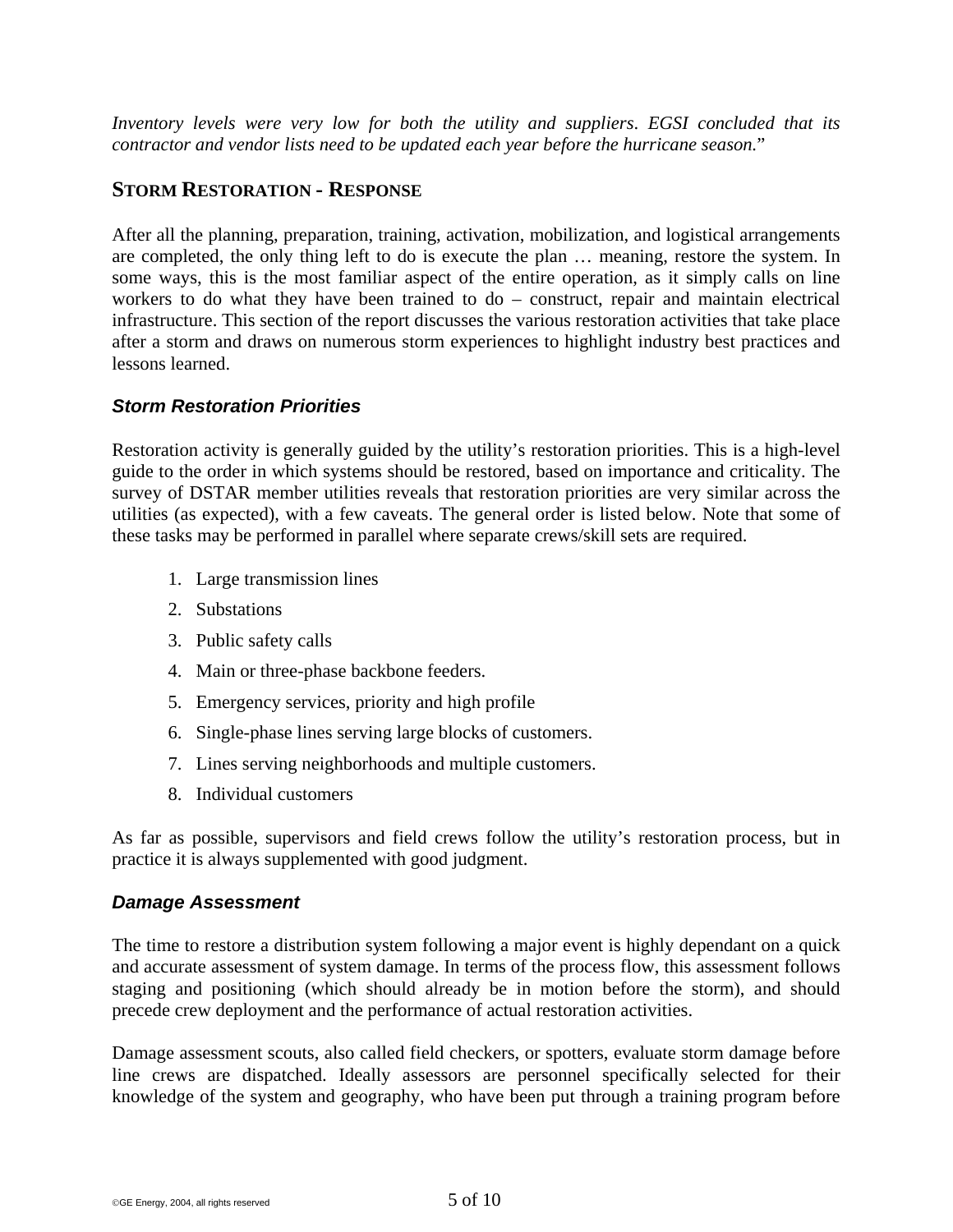the storm season. The role of a damage assessor is to patrol the feeders to identify trouble spots, evaluate the extent of the damage, and develop initial estimates of resources needed for restoration. The assessment generates critical information that helps to define the scope of the work, prioritize efforts and assign resources. The typical damage assessment process is:

- Scores of damage evaluators or damage assessment teams are sent out to survey all the feeders and taps.
- Assessors record and tally the number of broken poles, spans of wire down, damaged transformers, etc., and the location of the damage.
- Upon returning to the dispatch location (usually at the end of the day) the information is passed on to someone to prioritize the trouble and dispatch crews to perform the repairs.

Damage assessment is effectively a bottleneck in the storm restoration process. Since crews will not typically be dispatched until assessment results are analyzed, foreign and local crews are idle while waiting for their assignments. This wait time can be quite expensive, so the speed and accuracy of data transfer to the operations center impacts the length and cost of the overall restoration effort. *A decision error during this period carries through the entire restoration process and can have a major impact on restoration time*. One of best practices encountered and discussed extensively in the study is the use of processes and technology such as mobile communication and smart meters to efficiently collect and transfer damage data to the operations center.

### *Public Safety Processes*

The goal of the public safety process is to protect the public and make as many hazardous situations safe in the shortest possible time. The most common public safety hazard on overhead systems is from arcing or downed wires. Other public safety concerns include open neutrals from secondary damage, contact voltages from energized underground facilities, and flooded metering equipment. A leading practice among utilities is to have safety functions proceed in parallel with damage assessment. This is best done in three stages (although in practice some or all stages may be combined):

- Stage I Public safety patrollers respond to wire down calls from customers and public safety officials to assess the threat to public safety. An initial inspection is performed to determine if the downed wire is from the electric utility or another utility (telephone, cable). Safety patrollers are primarily responsible for communicating information back to the operations center, not performing repairs.
- Stage II Public safety standby personnel or wire watchers are dispatched to the scene to set up barriers and monitor the situation to protect the public. They are not responsible for assessing threats or performing repairs, but should have basic safety awareness training.
- Stage III Cut and clear crews are dispatched to the locations where standby personnel are guarding downed wires to make the situation safe. These crews are qualified overhead personnel assigned to the safety function. Their main goal is secure the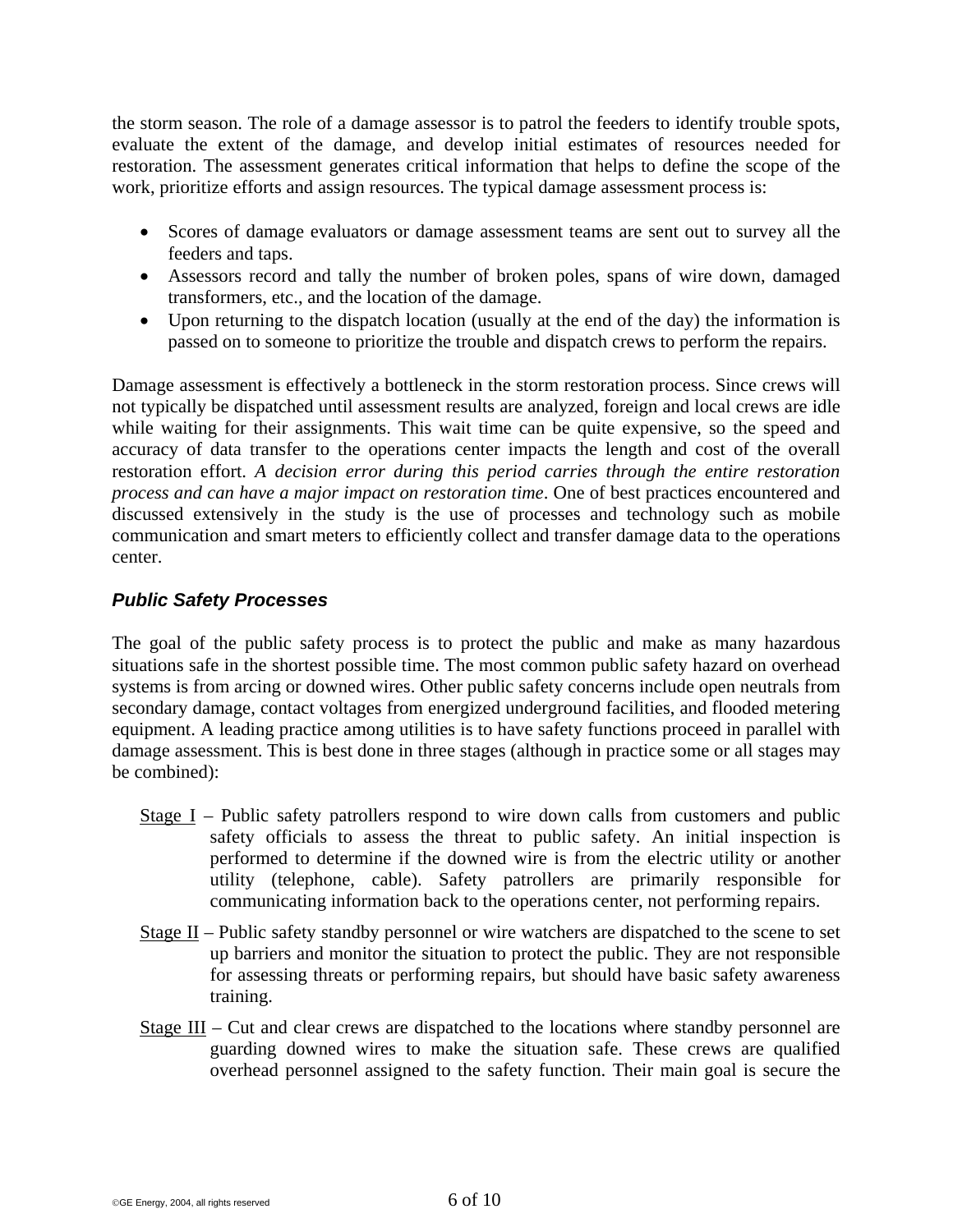situation by switching off, cutting and clearing energized down wire, but they may also restore power if the repair is not time-consuming.

One particularly cogent observation about the safety patrol process, from a utility's experience is that "*you have to communicate clearly when down-wires are left as-is because they are CATV or telephone wires, so customers are not anxious and angry*."

### *Crew Deployment*

Crews are dispatched to repair damage and restore service after the damage assessment data is analyzed to determine the best deployment strategy. This is not an exact science. Local personnel are typically deployed in their home regions. Mutual aid and contract personnel are deployed based on various strategies, but utilities should strive for equitable deployment, so that no region is disadvantaged to benefit another. Some factors that should go into making deployment decisions include:

- Proximity of area to incoming mutual aid crews
- Number of customers out
- Number of critical facilities damaged
- Severity or extent of damage
- Ease of repair or access to damaged areas
- Geography and customer density
- Logistical support available

Taking all these factors into consideration and making logical deployment decisions, still does not guarantee that there will be equitable restoration or that some customers will not feel that they were intentionally neglected. The DSTAR storm report discusses a few observations from a utility's storm experience that would help in this area.

### *Clearing, Repairing and Switching*

Clearing lines, repairing damage and switching customers are core activities of the restoration process. Once damage assessment is complete, coordinators in the storm center have a fairly good idea of the size and extent of the damage and the resources required. Crews are then assigned (dispatched or deployed) to specific areas to restore the system. One of the best practices discussed in the storm report and supplemented by utility experiences is to c*oordinate switching and clearance activities to achieve best maximum efficiency*. There is a wide range of opinions as to what the proper balance is between allowing crews to work autonomously to speed up restoration, and controlling and coordinating crew activities to ensure safety and efficiency. Whenever a crew works on a circuit, they need clearance to lockout the circuit for repair, and switch it on when the repair is completed. All switching can be controlled from the operations center (centralized) or switching responsibility can be decentralized to the districts, substation areas, feeders, or even to the field crews. The manner in which clearances and switching requests are handled can have a huge impact on the overall effort.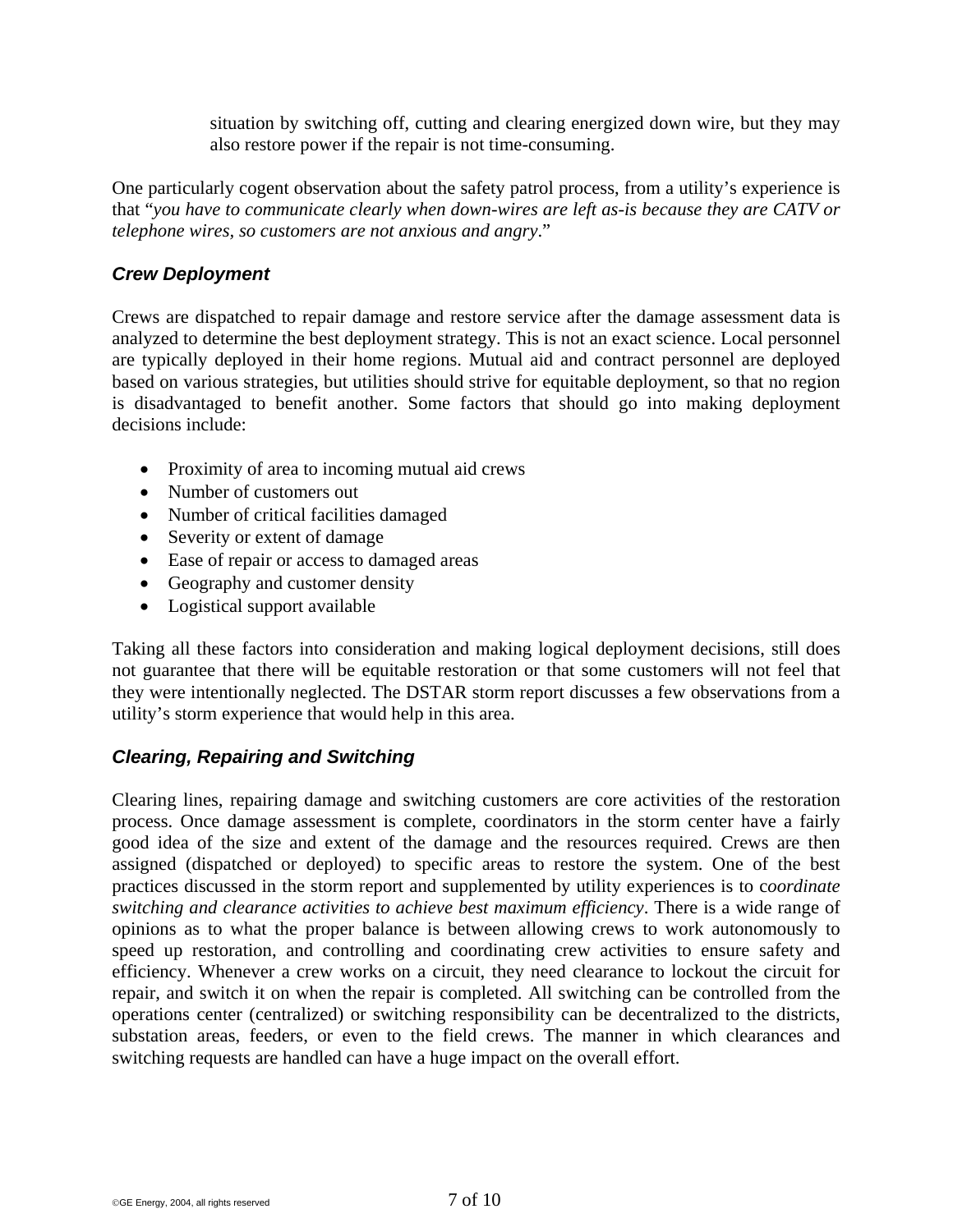### **COMMUNICATIONS AND TECHNOLOGY USE**

Effective communication, both internal and external, is a key component of any successful restoration effort. It goes without saying, that internal communications are essential to manage and coordinate restoration activities, but external communications are equally important to create public trust and reinforce the perception of a successful effort. Good communications makes it much easier to bolster and maintain the perception of a successful restoration effort and well run utility. On the other hand, regardless of how statistically and logistically successful the restoration effort, poor external communications can doom it in the eyes of consumers, the media, officials, regulators and shareholders.

### *External Communications*

External communications comprises of all contact outside of the utility, with customers, government officials, community leaders, the media, public safety organizations, other utilities and emergency management organizations. Within the EOC, the Communications Coordinator is responsible for all external communications with stakeholders. External communication is important for many reasons, most importantly public safety. But poor communications can lead to unwanted attention from regulators and government officials. *A review of recent regulatory audits shows that the outcome is often a function of how well the utility communicates during the event*. From a purely business perspective, communications drives customer satisfaction, which in turn affects the perception of the utility; and as we all know, perception impacts the bottom line, especially for publicly traded companies.

When the power goes out, customers typically what to know three things: Does the electric company know my power is out? When will the power be back on? What caused the outage? Failure to provide adequate information can lead to frustration, disillusionment and a dissatisfied, complaining customer. In particular, customers often express frustration when they cannot get an estimated time of restoration (ETR) or the time is so long as to be meaningless. In some cases, utilities have found that it may be better to avoid providing specific ETRs if they are not reliable.

#### *Internal Communications*

Internal communications is communications within the utility enterprise needed to manage and coordinate the storm response – one of those things that's often taken for granted and critically missed when it's gone. Poor or no internal communications can potentially hobble the entire effort. During a storm, many modes of communication are used to report emergencies, keep families and off-duty personnel up-to-date, maintain contact with customers and suppliers, and coordinate response actions. These systems include cell phones, beepers/pagers, radios, telephones and faxes and computer networks. The DSTAR member survey shows that the primary means of communication with crews and other responders are by two-way radios, cell phones, remote data terminals, and in some cases satellite phones. Not surprisingly, there is more reliance on private networks than on public or commercial services during emergencies, because experience has shown that private networks are more reliable during major storms.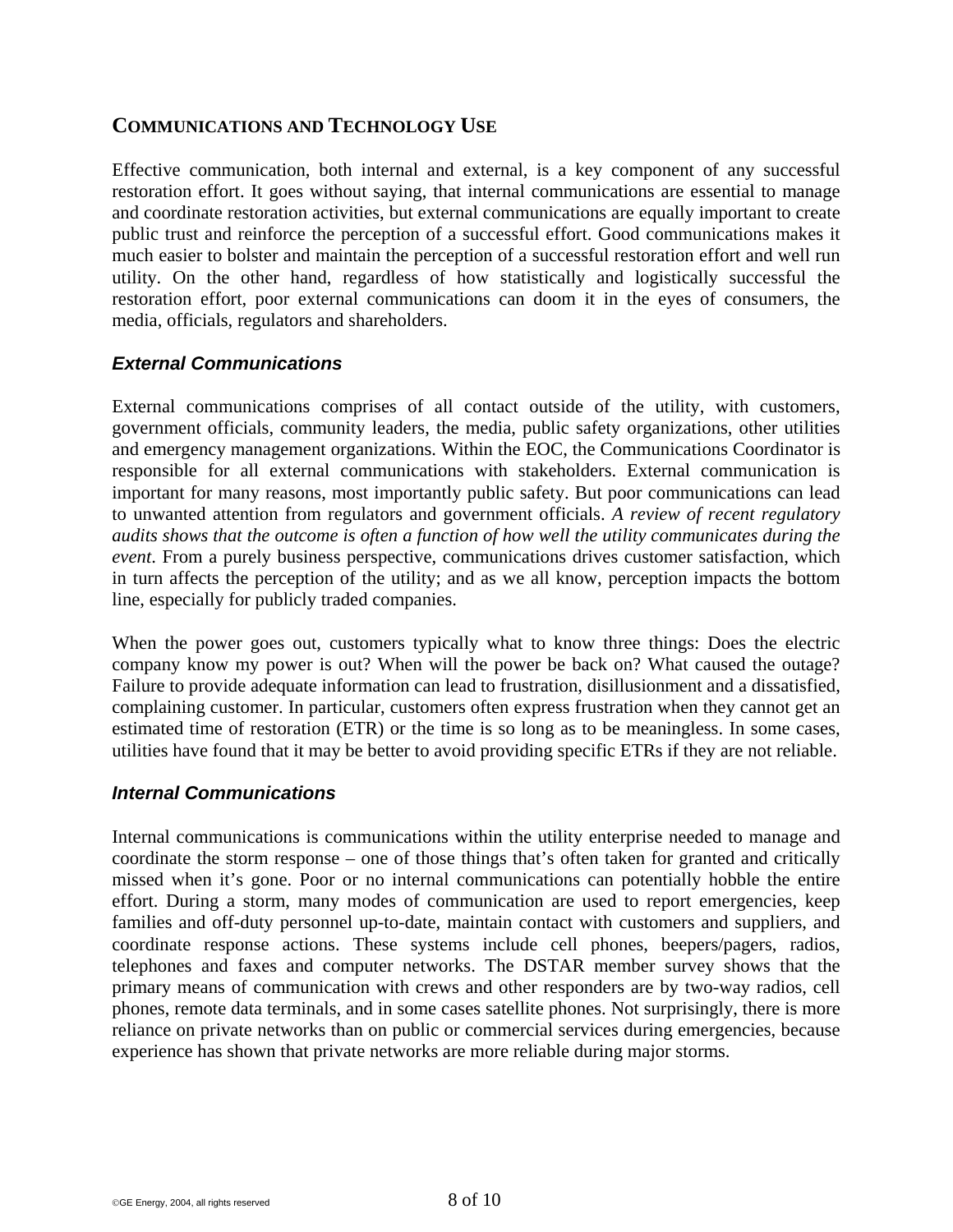### *Technology Use*

There are many other applications and networks, that are built on, and enabled by the core communication layers that have also become indispensable tools in outage response. As utilities realize their potential to improve efficiency and reduce cost, various applications are becoming a more common part of the storm restoration process. Some of the more common ones identified by DSTAR members as being useful for storm response include interactive voice response units (IVR/VRU), outage management systems (OMS), automated meter reading and advanced metering infrastructure (AMR/AMI), mobile computing, geographic information systems (GIS), mobile workforce management (MWFM), work management systems (WMS) and automated vehicle location (AVL). The greatest potential, however, lies in the integration of these applications to seamlessly move data between the field, operations and back office.

### **AFTER THE STORM – RECOVERY**

When the intense activity and frenzy of actual restoration is nearing an end, a sense of accomplishment and finality may set in. But this could be misleading, because as every utility that has been through a major storm knows, there is still a tremendous amount of work to be done, and typically with less resources than during the actual system restoration. The post-event period can be broken into three phases: ramp-down, clean-up and review.

### *Ramp-Down*

During the ramp-down phase of post-storm recovery, resources must be demobilized in a rational, intelligent way to complete outstanding tasks and not incur unnecessary costs. It may not be economical to hold onto external resources during this period, but if they are released too soon, some outages and clean-up may be prolonged, and customer satisfaction may be affected. To illustrate this point, the graphic below shows an example of the Southeastern Electric Exchange mobilization timeline. The chart shows that as the percent of outages nears zero, the

number of resources should be stepped down accordingly. Crews that are not actively clearing or repairing lines can be dedicated to clean up and verification of the system. Obviously, this proceeds faster if more resources are available, but it is also more expensive if external resources are used. The point at which it is prudent to release foreign crews is a judgment call that is dependent on many situational factors.